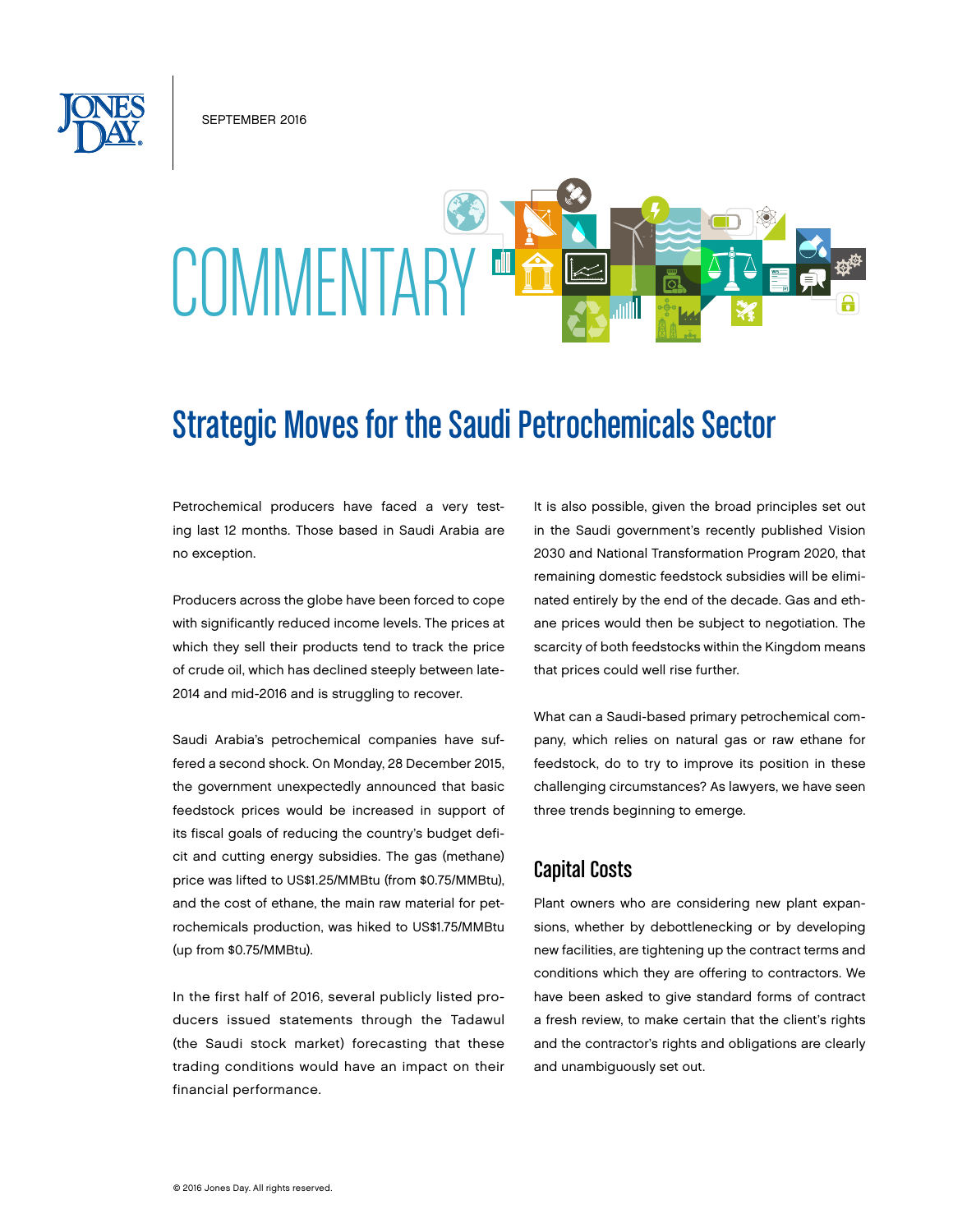For example, we have assisted a client to ensure it has a broad right to "de-scope" contract works, in case the economics of the project change during the construction period and the client wishes to reduce or delete certain facilities. We have also advised on methods of improving the contractual controls on an EPC contractor's ability to claim for additional work and extensions of time.

With regard to projects that are in the midst of construction, clients have been requesting legal support in evaluating claims from contractors, as well as in developing strategies for resolving claims as effectively as possible. We have, for instance, helped a client reach a resolution with a technology licensor over alleged performance failures and remedial work. We have also undertaken a series of complex "strengths and weaknesses" analyses for another client, who desired a better understanding of its legal and contractual position prior to entering settlement negotiations with two of its EPC contractors. On delayed projects, we have assisted clients in developing precise strategies to better ensure the earliest possible completion date.

In each of the above cases, our mandate has been to help the client save money on completing its capital projects, efficiently and speedily, so as to reduce exposure to unbudgeted costs and ensure commercial production can commence without undue delay.

The government's imposition of higher feedstock tariffs has also caused project owners to re-read the terms of their gas supply agreements. Depending upon the exact provisions within the contract, the supplier may not have the unilateral right to lift prices at all, particularly if a fixed tariff or a formula for price escalation was specifically agreed between the parties at the time of signature. Owners should consider requesting staged increases and/or the easing of other contract terms (e.g., "take or pay" related penalties), in consideration for agreeing to price rises.

If a project has been successfully project-financed on the basis of the Kingdom's original feedstock prices, and is still in its construction phase or early years of operation, the sudden requirement for greater expenditure on gas supplies will affect the project's financial model. Owners will need to discuss the impact of this move with their lenders and seek ways in which to preserve levels of profitability.

# Specialty Products

In the face of lower prices for commodity products, petrochemical producers are also now examining the feasibility of adding greater quantities of specialty products to their output. Market prices for specialty products have been much more robust in recent years.

Plant owners have therefore been engaging in discussions with technology licensors about obtaining access to innovative technology, and asking us to provide legal support in reviewing the terms of proposed new licence agreements. Driven by the commercial value of such technology, we have worked to help clients secure wide rights regarding the use of technology in the manufacture and sale of the specialty product in question, often on an exclusive basis within the MENA region.

Producers are seeing value, for example, in negotiating proprietary rights in any "improvements" which are made to the underlying technology while it is being used in their plants in Saudi Arabia. These improvements can then be exploited commercially to other licensees, either solely or through joint ownership with the original licensor. Clients are additionally seeking to obtain flexible trademark rights, designed to allow them to use the trade names and logos which are already associated with these specialty products; such rights can help position products in a new market more easily.

# M&A Activity

Saudi-based producers still enjoy certain competitive advantages. Feedstock prices remain well below international averages, and many local companies remain relatively cash rich. While other companies are struggling, this may be an opportunity for those with the financial strength to make strategic acquisitions.

We have seen two recent examples of this kind of M&A activity, one in which a client is considering a move further downstream through the purchase of manufacturing assets,